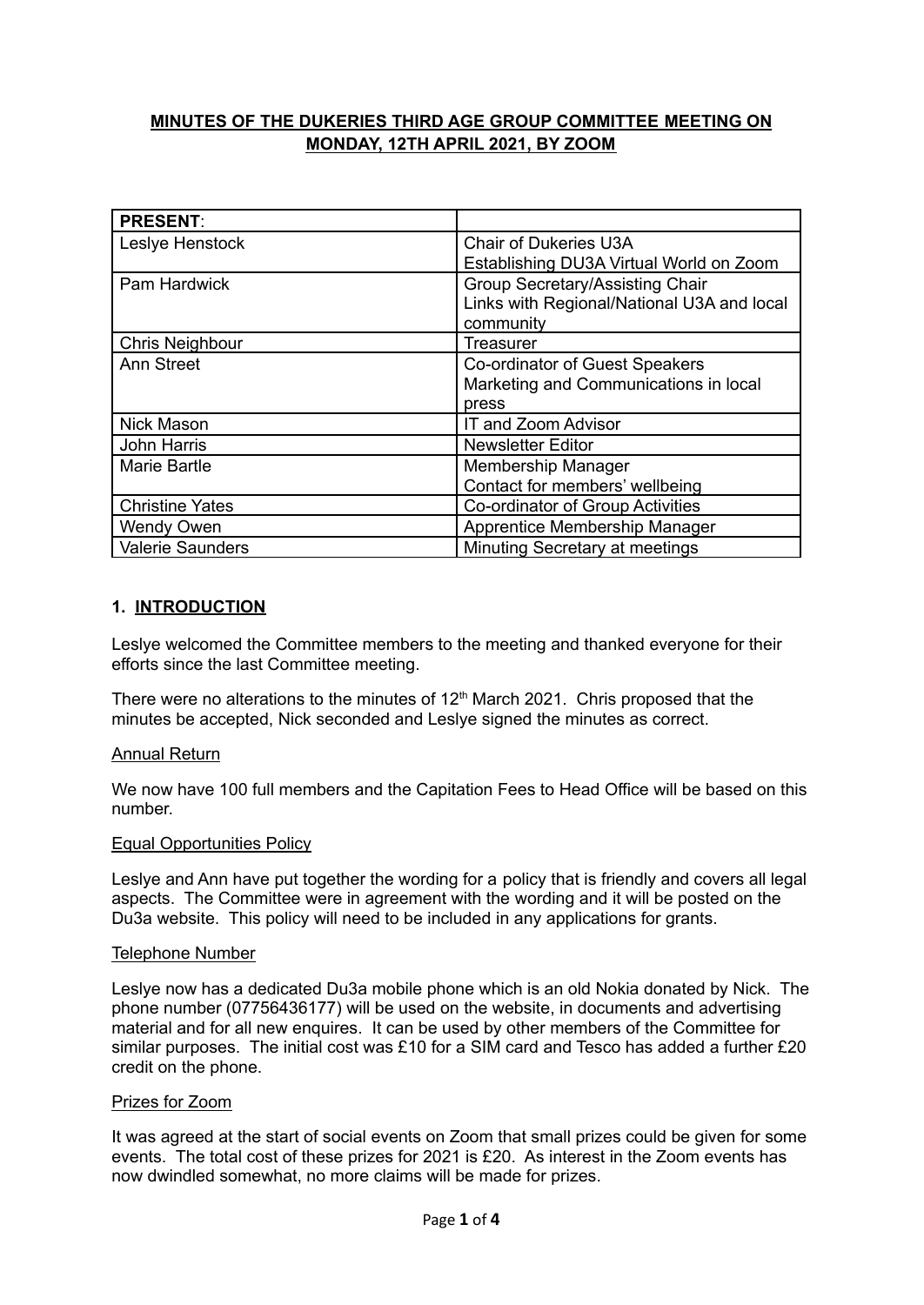# **2. MEMBERSHIP**

Marie reported that the total number of full members remains at 100. We have gained one new member since last month but, sadly, another member, Ann Young, has died. The number of Associate members remains at 8.

Another member, John Wheeldon, is unwell at the moment and Marie has sent a "Get Well" card on behalf of Du3a.

# **3. BRANDING/PUBLICITY/MARKETING/SPEAKER INFORMATION/U3A DAY**

### Speaker Information

The Guest Speaker for the Members' Meeting on Monday, 19<sup>th</sup> April, is Steve Herra who will be talking about the Cunard line and some of the famous people who have voyaged with them.

### U3A Day

Ann attended another North Notts Publicity Meeting. She said that most U3A groups attending the meeting were planning to postpone their U3A Day until September.

Leslye has received an information leaflet from Jean Hogg of Notts Network regarding U3A Day. It states that the criterion for the event is raising the profile of the U3A and should not be used as a recruiting day. There is a £100 grant available towards the event but, in order to qualify for the grant, we will have to specify what Du3a intends doing for our U3A Day.

It was agreed by the Committee that the 11<sup>th</sup> September should be the date for our U3A Day.

Preparations will need to be made well ahead of the event and suggestions for this included:

- Ann will submit information about the event to local publications
- Facebook could be used as another method of advertising U3A Day
- A leaflet distribution in Edwinstowe and Ollerton well ahead of the event
- The possibility of utilising an unused building in Edwinstowe as a "pop-up" shop for publicising the event
- The Social Committee could be asked to look at ideas for a social evening on U3A Day which could take place at the Jubilee Hall. We shall need to know whether it is available on the 11<sup>th</sup> September. Christine gave Leslye the telephone number of Sandra Thorbourn who is the contact for the Jubilee Hall bookings
- Contacting the Post office or other distribution service to see how much it would cost to distribute leaflets
- Christine will ask Group Leaders whether they have any ideas for U3A Day.

It was also decided that we should have four recruitment sessions during the coming few months.

A sub-committee will be formed for the design of leaflets, banners, business sized cards, etc.

### Leaflets and Other Advertising Material

Ann has been in touch with Ultimate Print, who print the Edwinstowe magazine, and they have sent examples of their work. They do need to know exactly what we require before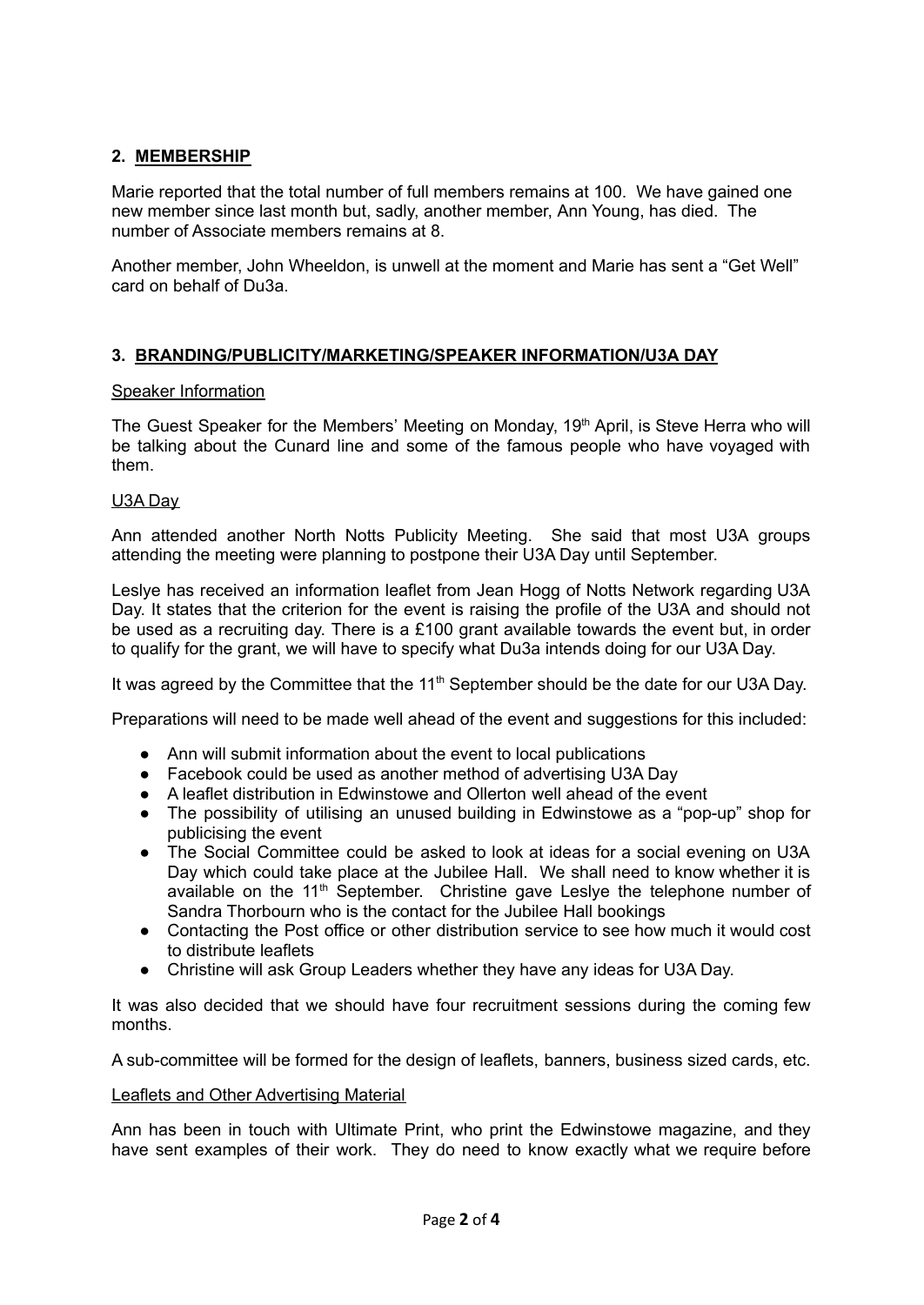giving a quotation. Jon Yarwood could also be asked to quote for leaflets, etc. Jon is from Edwinstowe and Dukeries Lions and could possibly obtain a discount on printing for us.

#### New Name Badges for Members

John and Nick have liaised on the design for new name badges that will fit into the original holders. It was agreed by the Committee that we would use the new branding colours and geometric shapes. Leslye and Nick will sort the inserts.

### **4. AGM ON 17 th MAY 2021**

The official quorum for an AGM has been reduced in the Model Constitution 2021 to 10%. As we are a small u3a, we will remain at 20% for a quorate meeting. Members of the Committee can be included to make the meeting quorate.

According to our records, 50% of the membership can operate Zoom and any members who do not have the internet will have a postal vote hand delivered.

21 days' notice is required to inform the membership before the AGM and the information will be sent to the membership, along with the monthly Newsletter, on the 26<sup>th</sup> April.

Andy Oxnard and Steve Little will also attend the AGM to give members information about their projects.

#### Notes for Voting

Membership fees for new members up to 31<sup>st</sup> March 2022 will be:

Full Membership £15 Associate Membership £10

#### Constitution Update

Leslye, Pam and Ann formed a sub-committee to discuss the new Model Constitution issued by Head Office. It was decided that Du3a would adopt the new model.

It was suggested that length of service on the Committee for Du3a could be altered, however Du3a will continue to have 9 years and the length of service in an individual position on the Committee could be changed from 3 to 4 years.

### **5. TREASURER'S REPORT**

Chris, our new Treasurer, reported that there has been very little change since Richard prepared the March Accounts.

There has been an amount of £10 for the SIM card for the new Du3a mobile phone paid to Nick and an amount of £20 for prizes and £20 for the farewell gift to Richard and Margaret paid to Leslye. A subscription fee of £15 was paid in by the new member.

Chris is still having problems with the NatWest concerning the changeover of Treasurer. He would like to have another meeting with Richard to try to resolve the matter.